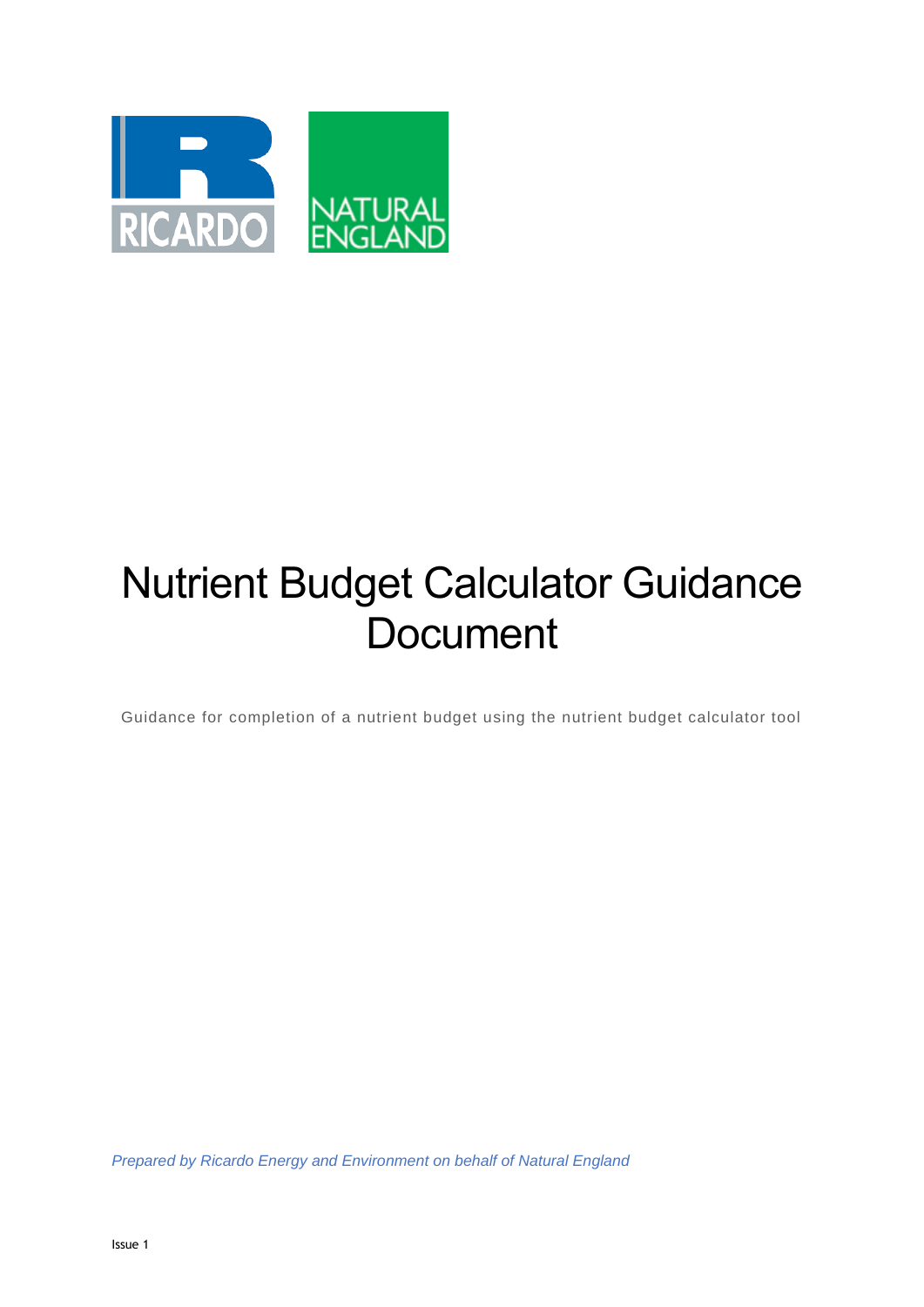# Somerset Levels & Moors Ramsar

The Somerset Levels & Moors Ramsar site is a Habitats site with water pollution and eutrophication considered a threat to its condition.

The Ramsar site consists of a series of Sites of Special Scientific Interest (SSSI) within the largest area of lowland wet grassland and associated wetland habitat remaining in Britain. It covers about 35,000 ha in the flood plains of the Rivers Axe, Brue, Parrett, Tone and their tributaries.

The majority of the site is only a few metres above mean sea level and has a range of habitats including a large



network of ditches, rhynes, and river, along with areas of open water, fen and reedbed.

The site attracts internationally important numbers of wildfowl in winter and is one of the most important sites in southern Britain for breeding waders. The network of rhynes and ditches support an outstanding assemblage of aquatic invertebrates, particularly beetles.

Increased levels of nitrogen and phosphorus entering aquatic environments via surface water and groundwater can severely threaten these sensitive habitats and species within the site. The elevated levels of nutrients can cause eutrophication, leading to algal blooms which disrupt normal ecosystem function and cause major changes in the aquatic community. These algal blooms can result in reduced levels of oxygen within the water, which in turn can lead to the death of many aquatic organisms including invertebrates and fish.

The species within the Somerset Levels and Moors that result in designation as a Ramsar site are referred to a 'qualifying features.' Not all of these qualifying features will be sensitive to changes in nutrients within the Somerset Levels and Moors Ramsar site. When completing an HRA involving nutrient neutrality, the Competent Authority (normally Local Planning Authority for developments) must identify and screen out qualifying features that are not sensitive to nutrients via a Habitats Regulations Assessment. Developers will be asked to submit information to support this process.

More detailed information on the qualifying features of the Habitats site have previously been provided by Natural England.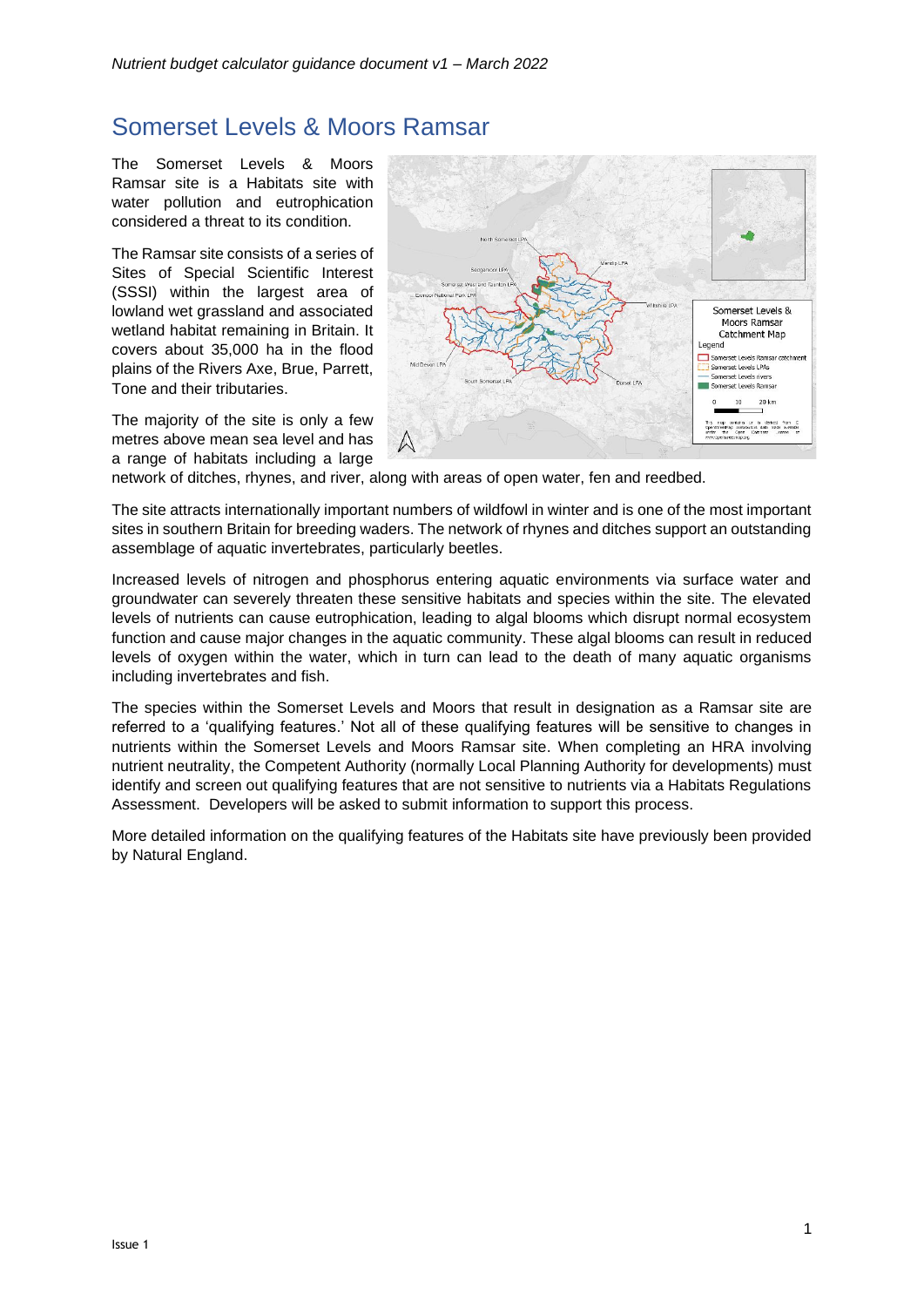# The requirement for Nutrient Neutrality

Special Areas of Conservation (SAC), Special Protection Areas (SPA), and Ramsar sites are some of the most important areas for wildlife in the United Kingdom. They are internationally important for their habitats and wildlife and are protected under the Conservation of Habitats and Species Regulations 2017 (the Habitats Regulations). At some of these sites, there are high levels of nitrogen and phosphorus input to the protected water environment with sound evidence that these nutrients are causing eutrophication at these designated sites. These nutrient inputs currently mostly come either from agricultural sources or from wastewater from existing housing and other development. The resulting effects on ecology from an excessive presence of nutrients are impacting on protected habitats and species.

There is uncertainty as to whether new growth will further deteriorate designated sites, and/or make them appreciably more difficult to restore. The potential for future housing developments to exacerbate these impacts creates a risk to their potential future conservation status.

One way to address this uncertainty is for new development to achieve nutrient neutrality. Nutrient neutrality is a means of ensuring that development does not add to existing nutrient burdens and this provides certainty that the whole of the scheme is deliverable in line with the requirements of the Habitats Regulations.

### Key Principles

The principles underpinning Habitats Regulations Assessments are well established<sup>1</sup>. At the screening stage, plans and projects should only be granted consent where it is possible to exclude, on the basis of objective information, that the plan or project will have significant effects on the sites concerned<sup>2</sup>. Where it is not possible to rule out likely significant effects, plans and projects should be subject to an appropriate assessment. That appropriate assessment must contain complete, precise and definitive findings which are capable of removing all reasonable scientific doubt as to the absence of adverse effects on the integrity of the site<sup>3</sup>.

Natural England has been reviewing the available evidence on Habitats sites which are in unfavourable condition due to elevated nutrient levels. Where plans or projects will contribute additional nutrients to Habitats sites which are close to or already in unfavourable condition for nutrients, then a robust approach to the Habitats Regulations Assessment (HRA) of the effects of plans and projects is required.

Where sites are close to or already in unfavourable condition for nutrients, it may be difficult to grant consent for new plans and projects that will increase nutrient levels at the Habitats site. Nutrient neutrality provides a means of effectively mitigating the adverse effects associated with increased nutrients from new plans and projects, by counter-balancing any additional nutrient inputs to ensure that there is no net change in the amount of nutrients reaching the features which led to a Habitats site being designated.

Where new residential development is proposed, the additional nutrient load from the increase in wastewater and/or the change in the land use of the development land created by a new residential development can create an impact pathway for potential adverse effects on Habitats sites that are already suffering from problems related to nutrient loading. This impact pathway is shown diagrammatically in Figure 1. HRAs of new residential developments therefore need to consider whether nutrient loading will result in 'Likely Significant Effects' (LSE) on a Habitats site. If an HRA cannot exclude a LSE due to nutrient loading, the Appropriate Assessment (AA) will need to consider whether this nutrient load needs to be mitigated in order to remove adverse effects on the Habitats site.

<sup>1</sup> See, amongst others Case C-127/02 *Waddenvereniging and Vogelsbeschermingvereniging* (Waddenzee); *R (Champion) v North Norfolk DC* [2015] EKSC 52 (Champion); C-323/17 *People Over Wind, Peter Sweetman v Coillte Teoranta* (People Over Wind); C-461/17 *Brian Holohan and Others v An Bord Pleanála* (Holohan); Joined Cases C-293/17 and C-294/17 *Coöperatie Mobilisation for the Environment UA and Others v College van gedeputeerde staten van Limburg and Other* (the Dutch Nitrogen cases);

<sup>2</sup> Case C-127/02 Waddenvereniging and Vogelsbeschermingvereniging (Waddenzee)

<sup>3</sup> Case 164/17 Grace & Sweetman v An Bord Pleanála (Grace & Sweetman)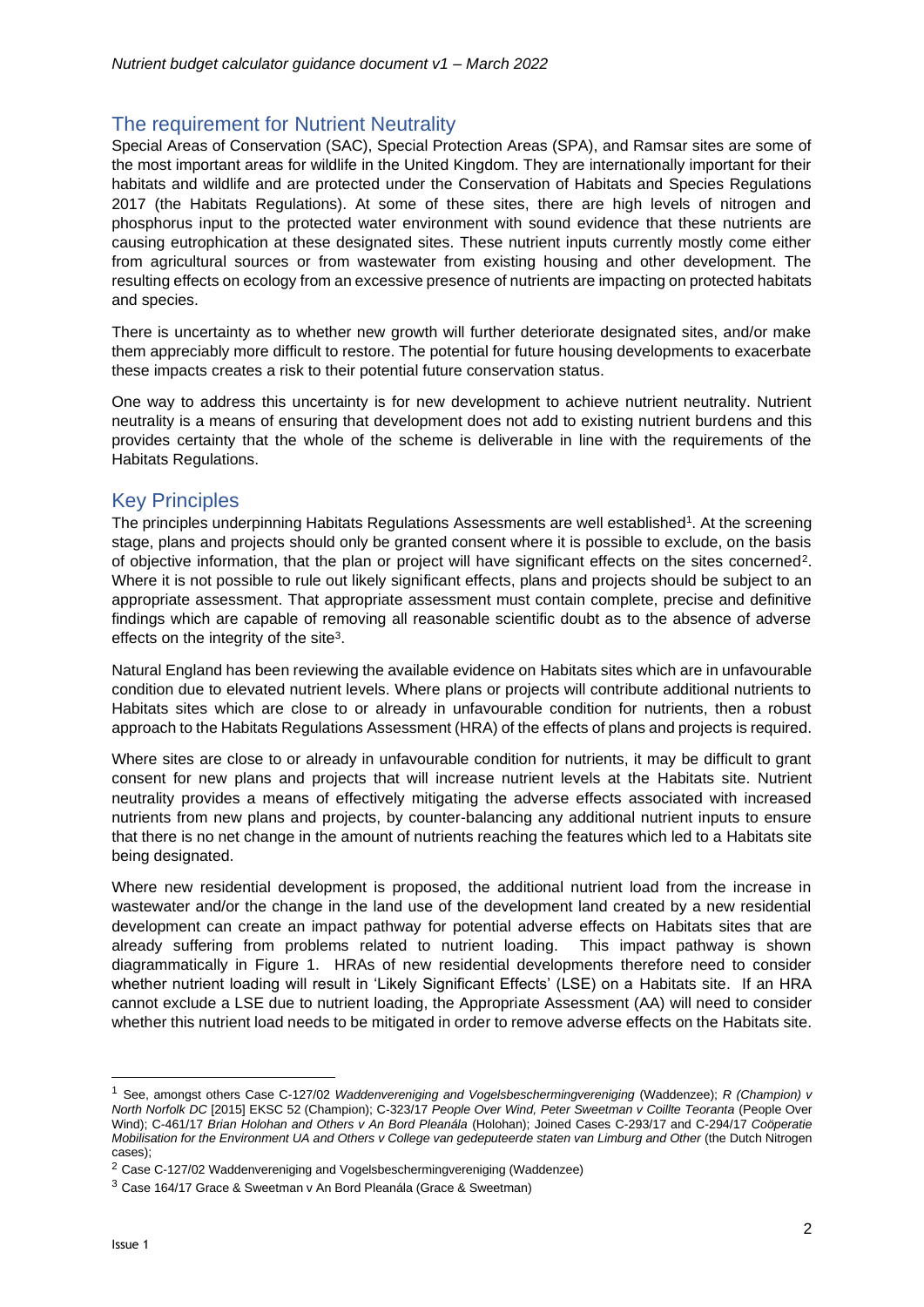For those developments that wish to pursue neutrality, Natural England advises that a nutrient budget is calculated for new developments that have the potential to result in increases of nitrogen/phosphorus entering the international sites. A nutrient budget calculated according to this methodology and demonstrating nutrient neutrality is, in our view, able to provide sufficient and reasonable certainty that the development does not adversely affect the integrity, by means of impacts from nutrients, on the relevant internationally designated sites. This approach must be tested through the AA stage of the HRA. The information provided by the applicant on the nutrient budget and any mitigation proposed will be used by the local planning authority, as competent authority, to make an AA of the implications of the plan or project on the Habitats sites in question.

The nutrient neutrality calculation includes key inputs and assumptions that are based on the best available scientific evidence and research. It has been developed as a pragmatic tool. However, for each input there is a degree of uncertainty. For example, there is uncertainty associated with predicting occupancy levels and water use for each household in perpetuity. Also, identifying current land / farm types and the associated nutrient inputs is based on best available evidence, research and professional judgement and is again subject to a degree of uncertainty.

It is our advice to local planning authorities to take a precautionary approach in line with existing legislation and case law when addressing uncertainty and calculating nutrient budgets. This should be achieved by ensuring nutrient budget calculations apply precautionary rates to variables and adding a buffer to the Total Nitrogen/Total Phosphorus figure calculated for developments. A precautionary approach to the calculations and solutions helps the local planning authority and applicants to demonstrate the certainty needed for their assessments.

By applying the nutrient neutrality methodology, with the buffer, to new development, the competent authority may be satisfied that, while margins of error will inevitably vary for each development, this approach will ensure that new development in combination will avoid significant increases of nitrogen load from entering the internationally designated sites.<sup>4</sup>

A HRA must be capable of removing all reasonable scientific doubt as to the absence of adverse effects on a Habitats site. Absolute certainty is not required, but the methodology used to evaluate potential adverse effects (and the measures intended to mitigate them) must effectively address any reasonable scientific doubt to achieve the required degree of certainty.

The first step in an AA that is applying nutrient neutrality is to understand whether a development will cause additional nutrient inputs to the Somerset Levels & Moors Ramsar site. This requires calculation of the amount of nutrients a new residential development will create, otherwise known as a nutrient budget.

If a nutrient budget shows that a new development will increase the nutrient input to the Somerset Levels & Moors Ramsar site and it is not possible to conclude no adverse effect on site integrity alone or in combination, then this is the amount of nutrients that require mitigating on an annual basis to achieve nutrient neutrality and therefore enable a conclusion of no adverse effect on site integrity to be reached.

<sup>4</sup> This approach was expressly endorsed in *R (Wyatt) v Fareham BC* [2021] EWHC 1434 (Admin)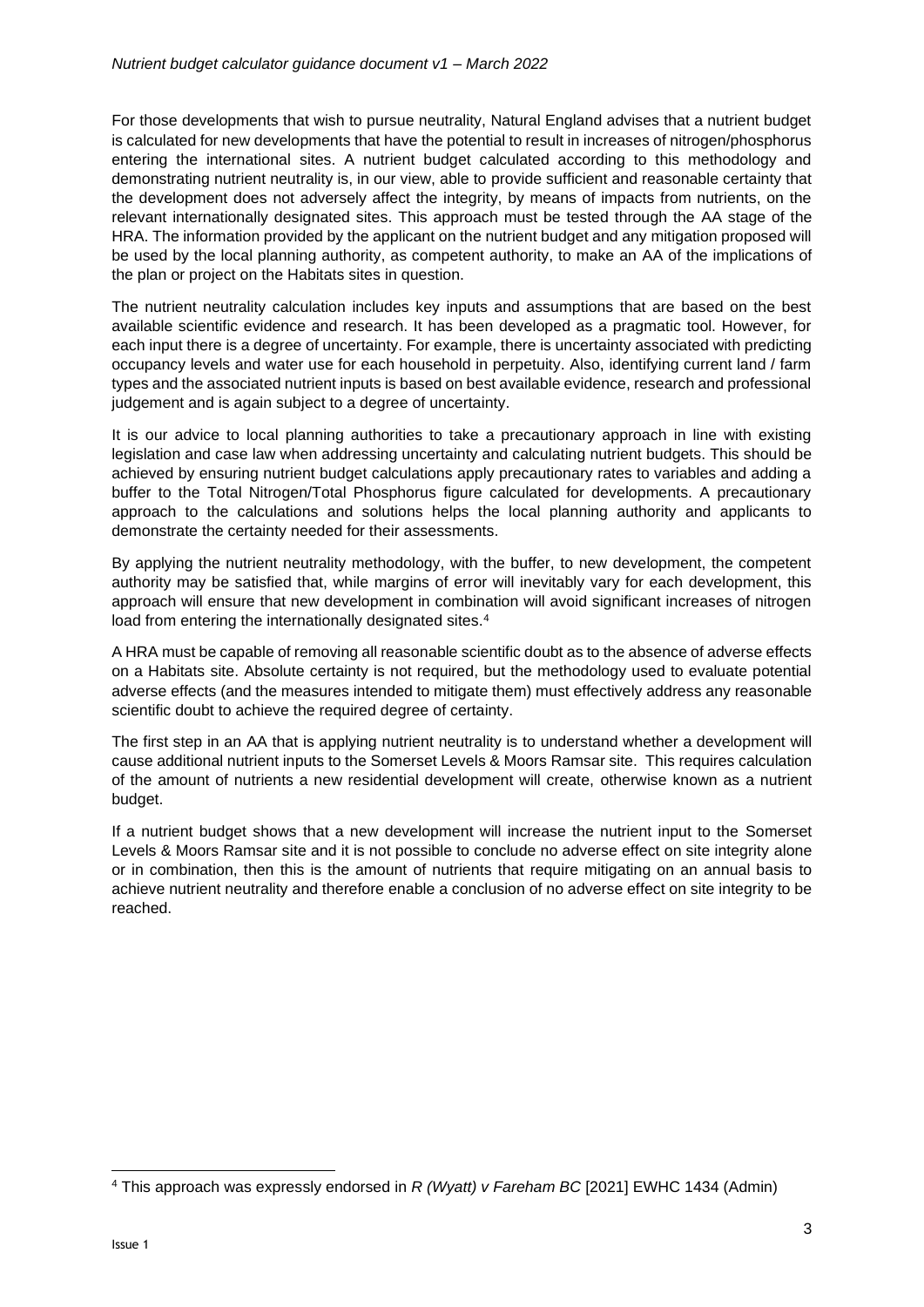*Figure 1: Diagram demonstrating the potential nutrient impact pathways from a new development to a Habitats site. An increase in nitrogen and phosphorus availability in aquatic ecosystems can lead to various problems, such as algae blooms, which can have detrimental impacts on the ecology of a Habitats site.*

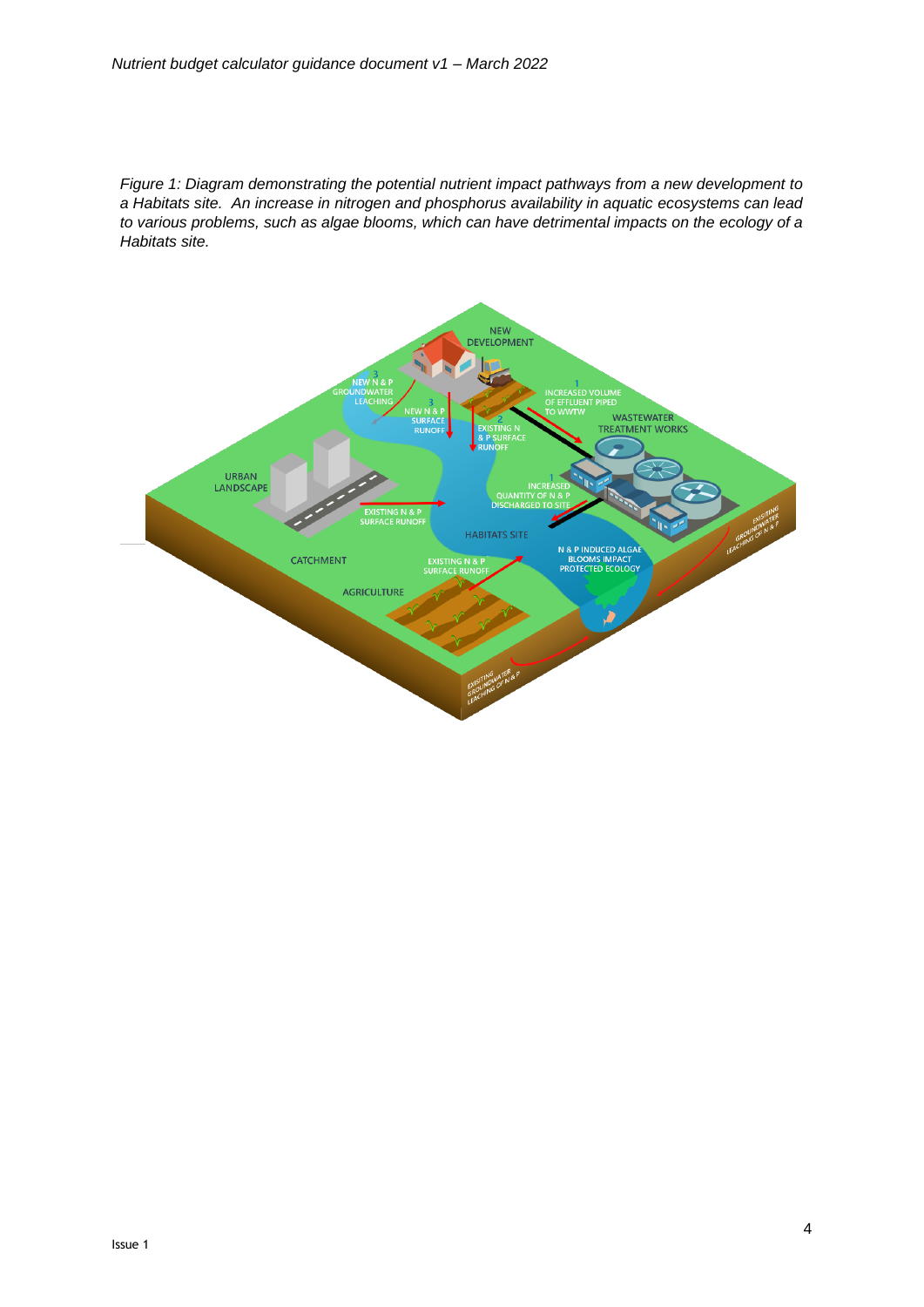# What is this guidance for?

This guidance document accompanies the Somerset Levels & Moors Ramsar site nutrient budget calculator. The nutrient budget calculator is used to calculate the change in nutrient input from a new residential development to the Somerset Levels & Moors Ramsar site. The calculator can be used to inform an AA which is looking to apply nutrient neutrality to show whether a new development will require nutrient mitigation and if so, the amount of phosphorus loading that requires counterbalancing through mitigation measures to enable a conclusion of no adverse effect on site integrity, alone or in combination.

The guidance document contains the following:

- Step-by-step instructions on how to collect the specific data required as inputs to the tool.
- Instructions on how to use the tool.

### Who is the guidance for?

This guidance is for anyone who needs to complete a nutrient budget calculation to support an AA of residential development in the Somerset Levels & Moors Ramsar site catchment. The tool is primarily aimed at developers who need to complete a nutrient budget calculation to support a planning application and Local Planning Authorities who need to understand the mitigation requirements for future development or assess planning applications. It could also be used by communities or environmental groups wanting to understand the impacts of a local development on the nutrient inputs to the Somerset Levels & Moors Ramsar site.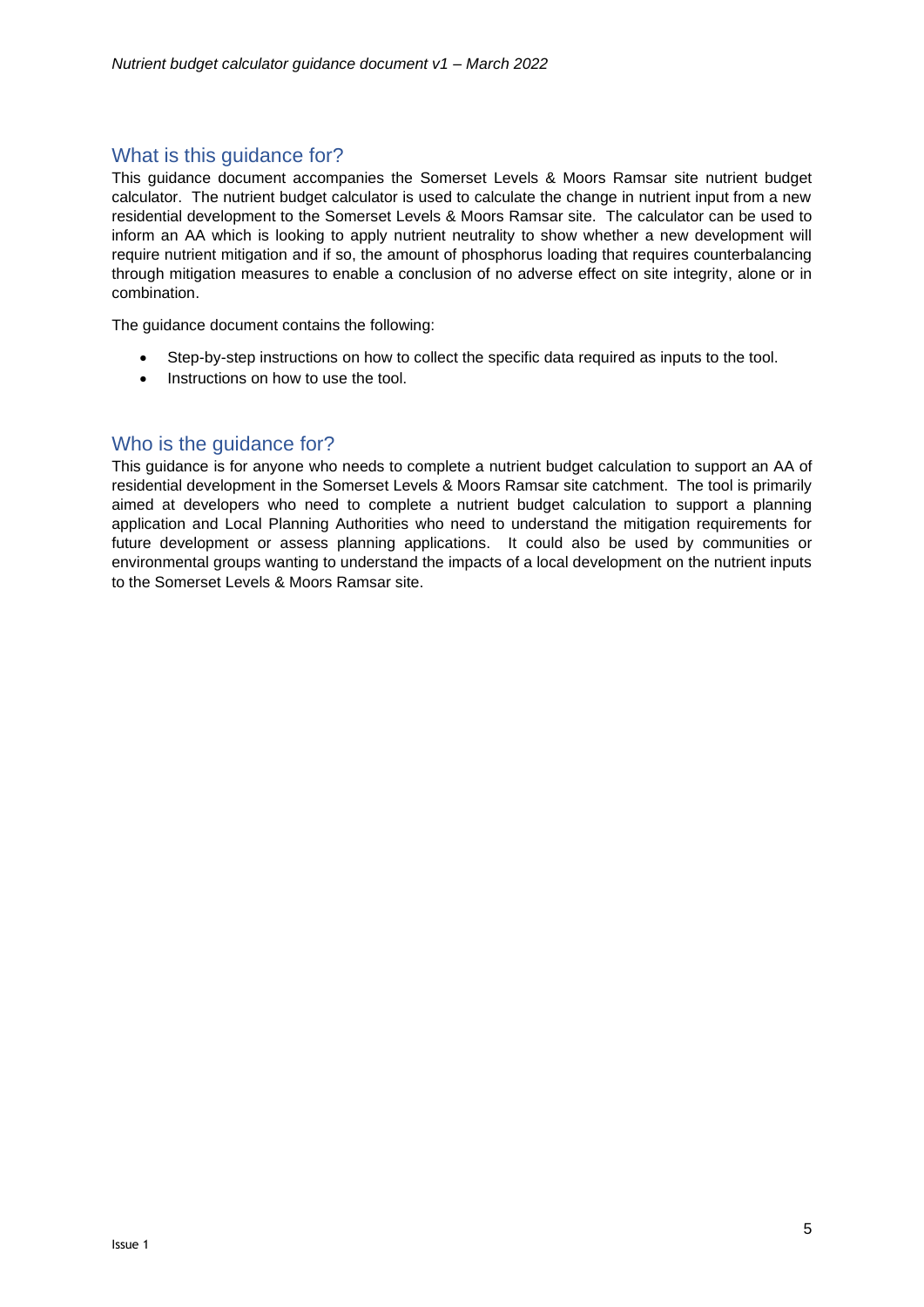# Summary of how the calculator works.

# **Overview**

The nutrient budget calculator requires a set of inputs in order to calculate a new development's nutrient budget. The calculations are completed in four stages:

- 1. Calculate the increase in nutrient loading that comes from a development's wastewater.
- 2. Calculate the pre-existing nutrient load from current land use on the development site.
- 3. Calculate the future nutrient load from land use on the development site post-development.
- 4. Calculate the net change in nutrient loading from the development to the Somerset Levels & Moors Ramsar site with the addition of a buffer. The net change in nutrient loading + the buffer is the nutrient budget.

These key inputs and outputs for each stage can are shown schematically in Figure 2.

*Figure 2: Schematic showing the key inputs and outputs associated with each stage of the nutrient budget calculation methodology*



*Note: the values that come pre-entered in this tool have been chosen based on research to select inputs that meet the HRA tests of beyond reasonable scientific doubt, best available evidence, in perpetuity and were chosen in accordance with the precautionary principle. It is highly unadvisable to edit the values in this tool without a sufficient evidence base to justify any changes.*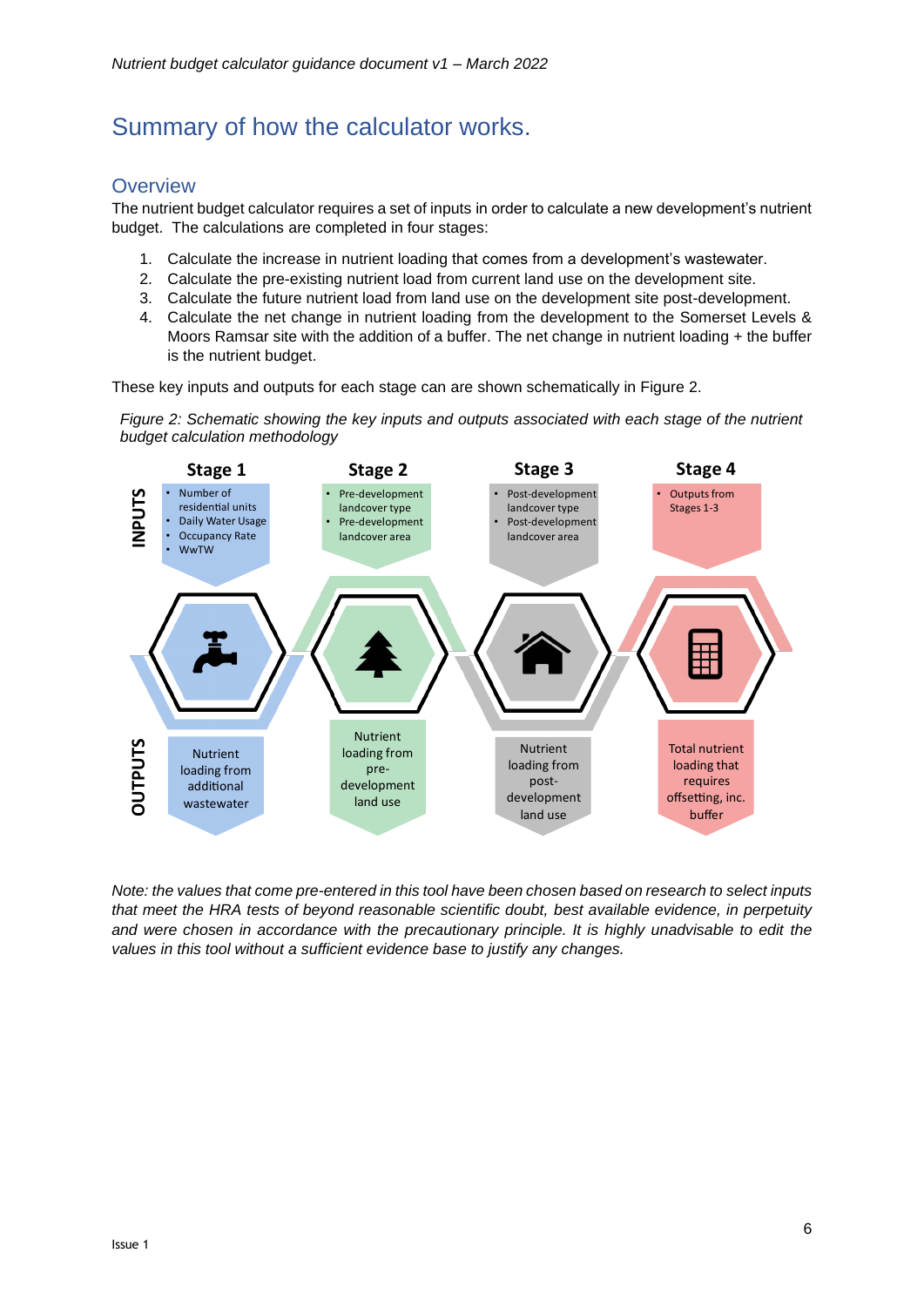# <span id="page-7-0"></span>Data Collection and preparation

The nutrient budget calculator requires a set of inputs as shown in Figure 2. This section does not provide instructions on how to gather development specific information, such as the number of properties being constructed, as this should be known by the developer and should be detailed in the planning application. The subsections below provide guidance on how to identify certain inputs that are needed to complete the calculations for each stage of the nutrient budget calculations. The information required is available from free to access data sources<sup>5</sup>. Most of the required inputs are for factors that are specific to the location of a development site or the hydrological catchment of the Somerset Levels & Moors Ramsar site.

### **The instructions below are divided by the stage where the data will be required. We advise that you collect and note down this data before starting to input information into each stage of the nutrient budget calculator.**

### Stage 2 & 3: Instructions for finding the Operational Catchment that the development is located within

- Go to this link: <http://environment.data.gov.uk/catchment-planning/>
- Search the location by place name, postcode etc. This will give a high-level view of the area. Use the zoom feature to find the exact location of the development.
- Click on the light blue area on the map in which the development is located. This will bring the user to the Operational Catchment page
- Make a note of the name of the Operational Catchment and select it from the dropdown list in the 'Catchment' cell when you get to this part of the calculator tool.

### Stage 2: Instructions for finding the soil drainage type associated with the predominant soil type within the development site

- Go to this link: [http://www.landis.org.uk/soilscapes/#](http://www.landis.org.uk/soilscapes/)
- Find your development site location on the map by using the search bar on the right side of the map in the 'Search' tab. Searching a location should generate a pop-up window in which you can view the soil information by clicking 'View soil information'. If this is not an option then click on the relevant soil type on the map and click on the 'Soil information' tab on the right-hand side of the map, below the 'Search' tab.
- The 'Soil drainage type' value can be found in the 'Soil information' under the title 'Drainage:'
- Make a note of this soil type and select the relevant soil drainage type from the drop-down list in the 'Soil drainage type' cell when you get to this part of the calculator tool.

### Stage 2: Instructions for finding the annual average rainfall that the development site will receive

- Go to this link: <https://nrfa.ceh.ac.uk/data/station/spatial/52016>
- This link will bring the user to the Currypool Stream at Currypool Farm flow gauge catchment information page.
- Click on the dropdown list next to the title 'Select spatial data type to view:' on the left of the map and select 'Rainfall'.
- Select the Legend tab.
- Zoom in on the map to find the location of the development and find the corresponding rainfall range from the Legend. Note that you cannot search this map using location information and will need to 'surf' around the map to find your development site location.
- Make a note of the relevant rainfall band for your site and use it to select this rainfall band from the drop-down list in the 'Average annual rainfall' cell when you get to this part of the calculator tool.

<sup>&</sup>lt;sup>5</sup> Correct at the time of writing. These data sources are available from websites that currently have government funding but it should be noted that these datasets may become unavailable if funding is removed.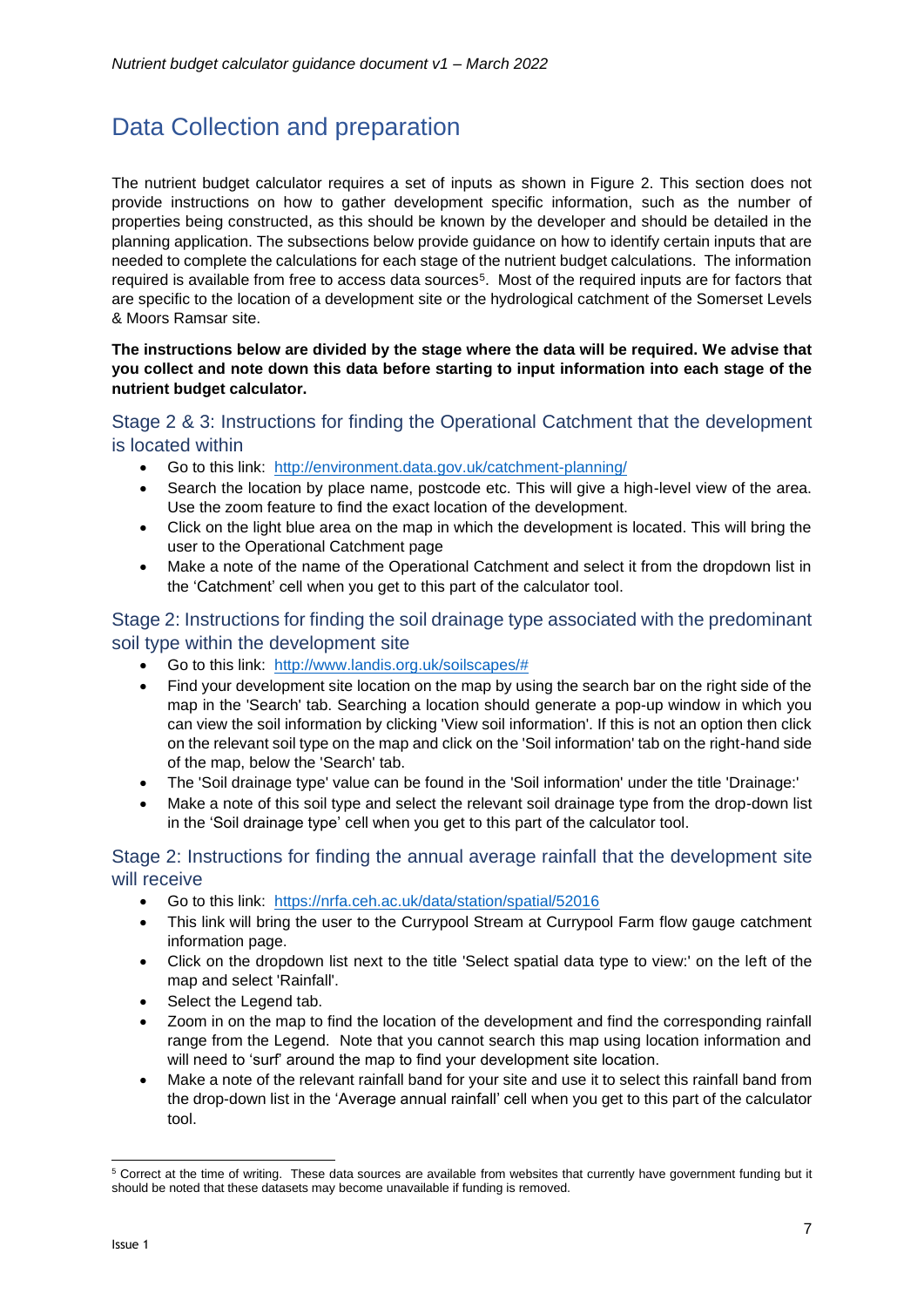# Stage 2: Instructions for finding out whether the development is in a Nitrate Vulnerable Zone (NVZ)

- Go to this link<http://mapapps2.bgs.ac.uk/ukso/home.html?layers=NVZEng>
- Enter the location of the development site in the search bar.
- Once the area has been located, click on the map where the development is located to find out if it is within an NVZ.
- Make a note of this information. It will be needed to select 'Yes' or 'No' from the 'Within Nitrate Vulnerable Zone (NVZ)' cell when you get to this part of the calculator tool.

*Note: some of the values you select above will also be used in the Stage 3 calculations, however you only need to add the above details to the table in Stage 2 of the calculator and the required values for stage 3 will be carried through automatically.* 

# How to use the calculator:

# General tips

- The key below shows the colour coding used to highlight which cells need to be completed.
- When a cell is selected, instructions on how to fill out the cell that is selected are shown.
- Some cells will have values pre-populated, like the 'Water usage' input. The instructions for each cell will detail if an alternative value can be used.
- It is advisable to retain a default copy of this calculator tool workbook which has not had any development details added. "Save as" a new copy each time you calculate a budget for a new development in case any of the default values in the in the workbook get overwritten and are needed again.

### Kev:

Values to be entered by the user **Fixed or calculated values** Lookup tables

| Water usage (litres/person/day):             | 120                |                                                                      |  |
|----------------------------------------------|--------------------|----------------------------------------------------------------------|--|
| <b>Development Proposal</b><br>(dwellings):  | 100                | Please enter the total<br>number of dwellings<br>that will be on the |  |
|                                              | -                  | development site as of<br>the completeion date of                    |  |
| Instructions<br>Site Information<br>$\cdots$ | Stage 1<br>Stage 2 | Stage 3 the project.                                                 |  |

# Stage 1: calculate the new nutrient load associated with the additional wastewater

In this section the user will need to enter:

• The date of first occupancy. *This is because some wastewater treatment works may be due an upgrade in 2025 that will change the nitrogen or phosphorus output from this works, which will in turn change the output from this stage of the calculations. If this is the case, it will be apparent in the calculated values if there is an upgrade to a treatment works that affects the nutrient budget.*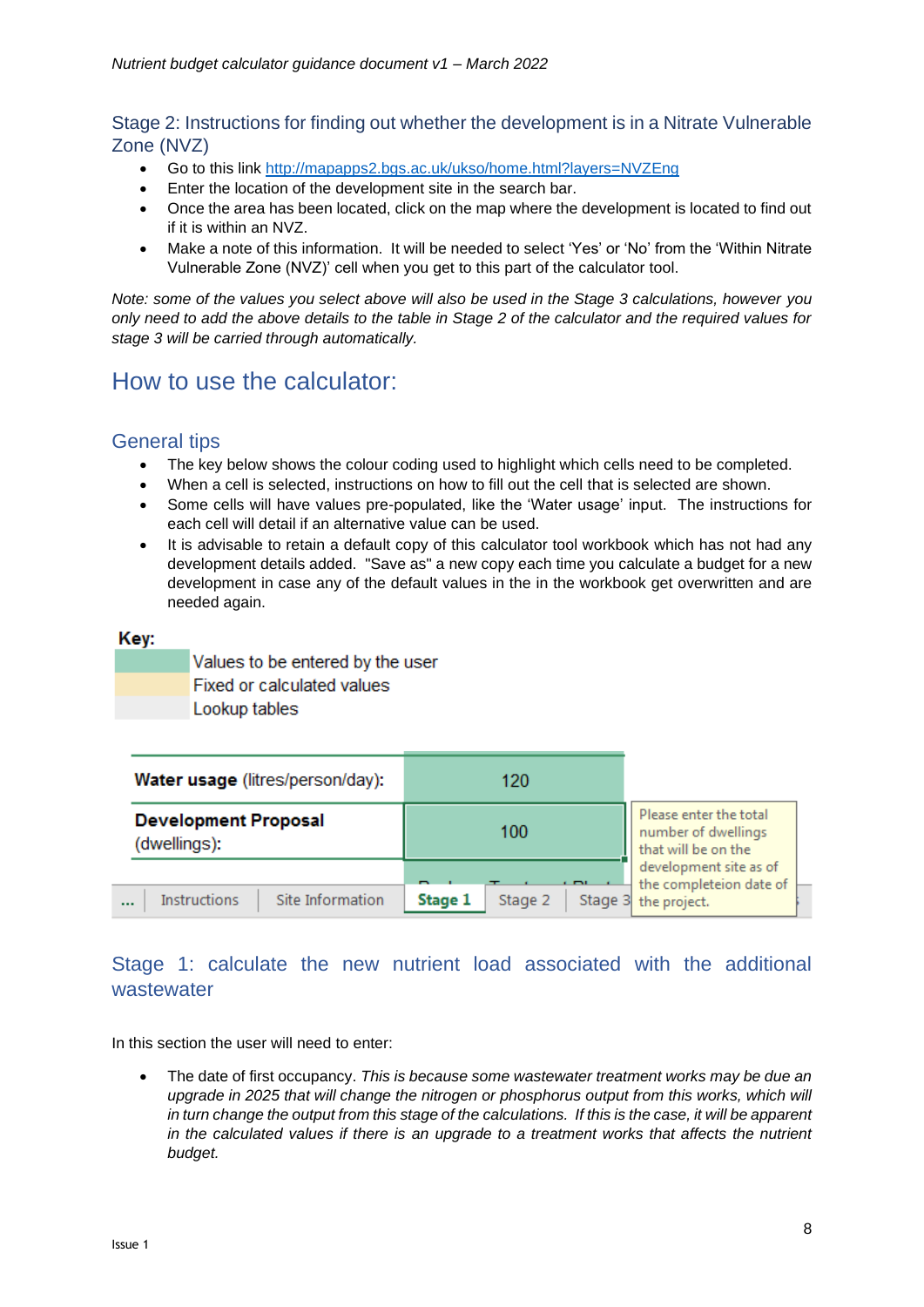- The average occupancy rate of the development will need to be entered in people per dwelling for residential dwellings or units for other types of overnight accommodation which would result in an increase in overnight accommodation. The default setting for residential dwellings is the national occupancy rate of 2.4 people per dwelling. **Only change this value if there is sufficient evidence that a different occupancy rate is appropriate** (see Occupancy Rate Guidance section below for when a local or regional occupancy rate is acceptable).
- The number of dwellings / units<sup>6</sup> that will be within the development at the time of completion.
- The wastewater treatment works that the development will connect to. If required this information can be obtained from the sewerage undertaker for the development site. If it is not feasible to connect to mains sewerage and a septic tank (ST) or package treatment plant (PTP) is being used, please select this option. Please be aware that if the total nitrogen (TN) or total phosphorus (TP) final effluent concentrations (in mg/l) are specified by the manufacturer, please select 'Septic Tank user defined' or 'Package Treatment Plant user defined' and enter the specified value in the cell where prompted. If you do not have a TP or TN value provided by the manufacturer, select the 'Septic Tank default' or 'Package Treatment Plant default' option and a value will be provided automatically.

### **Occupancy Rate Guidance:**

As set out in the guidance below, the Local Planning Authority/Competent Authority will need to ensure that the occupancy rate is appropriate to development within their Authority area. **It is therefore recommended that the occupancy rate is agreed with the Local Planning Authority before completing the nutrient budget calculation.**

Competent authorities must satisfy themselves that the residents per dwelling/unit value used in this step of the calculation reflects local conditions in their area. The residents per dwelling value can be derived from national data providing it reflects local conditions. However, if national data does not yield a residents per dwelling/unit value that reflects local occupancy levels then locally relevant data should be used instead. Whichever figure is used, it is important to ensure it is sufficiently robust and appropriate for the project being assessed. **It is therefore recommended that project level Appropriate Assessments specifically include justification for why the competent authority has decided upon the occupancy rate that has been used.**

Further guidance is provided below.

### **National occupancy data**

When using national occupancy data, the Office of National Statistics (ONS) national average value for the number of residents per dwelling of 2.4 is recommended. This value is derived from 2011 census data and is subject to change when the 2021 Census becomes available. This value can be used if the Local Planning Authority is satisfied that:

- It is appropriate for the level and type of housing development that is expected to come forward in the Local Planning Authority's area (a strategic assessment should be made of the development anticipated to come forward over the Local Plan period to ensure the use of average figures will not under/overestimate the level of impact)
- It corresponds to the local average in the area (it is not likely to overestimate or underestimate occupancy)

<sup>&</sup>lt;sup>6</sup> The term 'dwellings' has a specific legal meaning derived from the use classes order. To ensure that all relevant forms of development which would result in an increase in overnight accommodation such as hotel rooms, short term holiday lets etc are considered in the HRA process the term units is used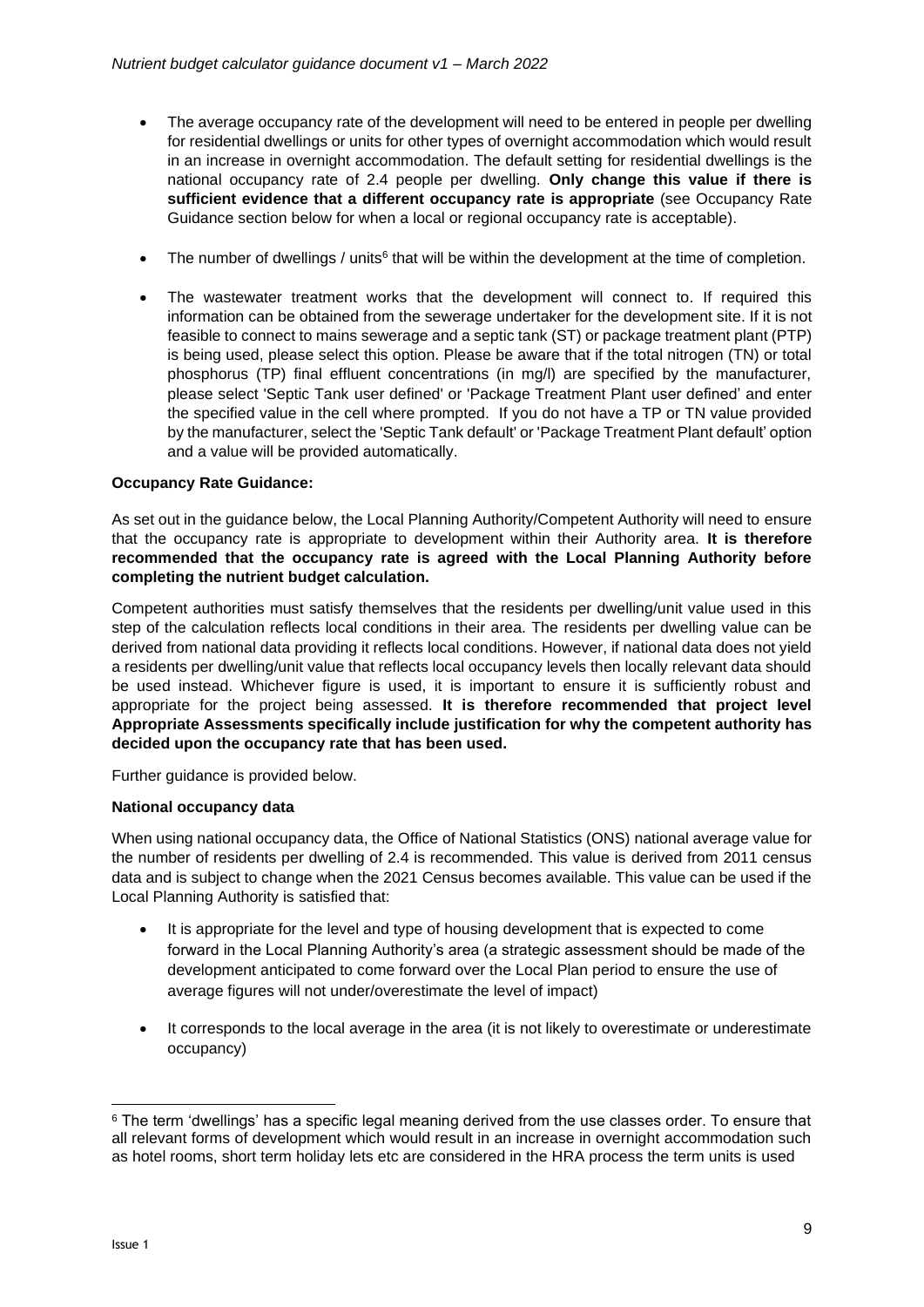It is based on data that is robust and doesn't underestimate the level of impact over time.

It may not be appropriate to use the national average occupancy rate for development types which are not included in the ONS data, such as student accommodation or houses in multiple occupation. For such developments, the Local Planning Authority should specify an appropriate occupancy rate in the project level Appropriate Assessment and explain how this figure was derived.

#### **Locally relevant occupancy data**

If the national average occupancy rate does not correspond with local conditions, then a locally relevant average residents per dwelling value may be more appropriate. If a Local Planning Authority decides to use a locally relevant value, that value needs to be supported by robust and sufficient evidence which should be included in the project level Appropriate Assessment. Key sources of evidence include:

- The average occupancy rate from the census for the relevant local administrative area, e.g. the county.
- The average occupation figures used by the Local Planning Authority to calculate population growth due to Local Plan development.
- The average occupation figures used by the local water company to plan for population growth and the impact on water resources and sewage treatment.

A local / regional average occupancy rate can be used provided that it is from a robust source which can show trends over a protracted period of time– such as from ONS derived data or from the annual English Housing Survey. Figures derived from data collected over short periods of time will not be acceptable as short-term data is unlikely to provide the required degree of certainty. The Local Planning Authority should ensure that any trend in occupancy rates or estimates of the average number of persons per household used will continue for perpetuity and would not underestimate the level of impact over time. A local / regional average occupancy rate would therefore need to be based on figures over at least a 5-year period<sup>7</sup>.

Local Planning Authorities will also need to satisfy themselves that a locally derived occupancy figure is appropriate for the level and type of housing development that is expected (a strategic assessment should be made of the development anticipated to come forward over the Local Plan period to ensure the use of average figures will not under/overestimate the level of impact).

### **Occupancy rates based on dwelling type**

Should the nature or scale of development associated with a particular project proposal suggest that the use of an average occupancy rate is not appropriate, then the Local Planning Authority may decide to adopt an occupancy rate based on the dwelling types proposed for that particular project, provided it meets the criteria outlined above. This may be appropriate where a project proposer seeks consent for a development comprising certain dwelling types (e.g. flats and small 1 and 2 bed dwellings). If the Local Planning Authority decides to adopt a local approach based on determining occupancy rate by dwelling type, that approach should be used for all planning applications, rather than reverting back to the use of an average occupancy rate. This will ensure that the Local Planning Authority doesn't inadvertently underestimate total occupancy levels (and consequently water quality impacts) across its area by applying a lower residents per dwelling/unit value for developments comprising smaller units but failing to adopt a higher residents per dwelling/unit value for developments comprising larger units or a mix of units.

 $<sup>7</sup>$  The figure of 5 years has been chosen as the minimum period of time over which occupancy rates</sup> can be calculated from as local plans and WRMPs are reviewed every 5 years, so represents a long enough period of time to capture any trends or changes.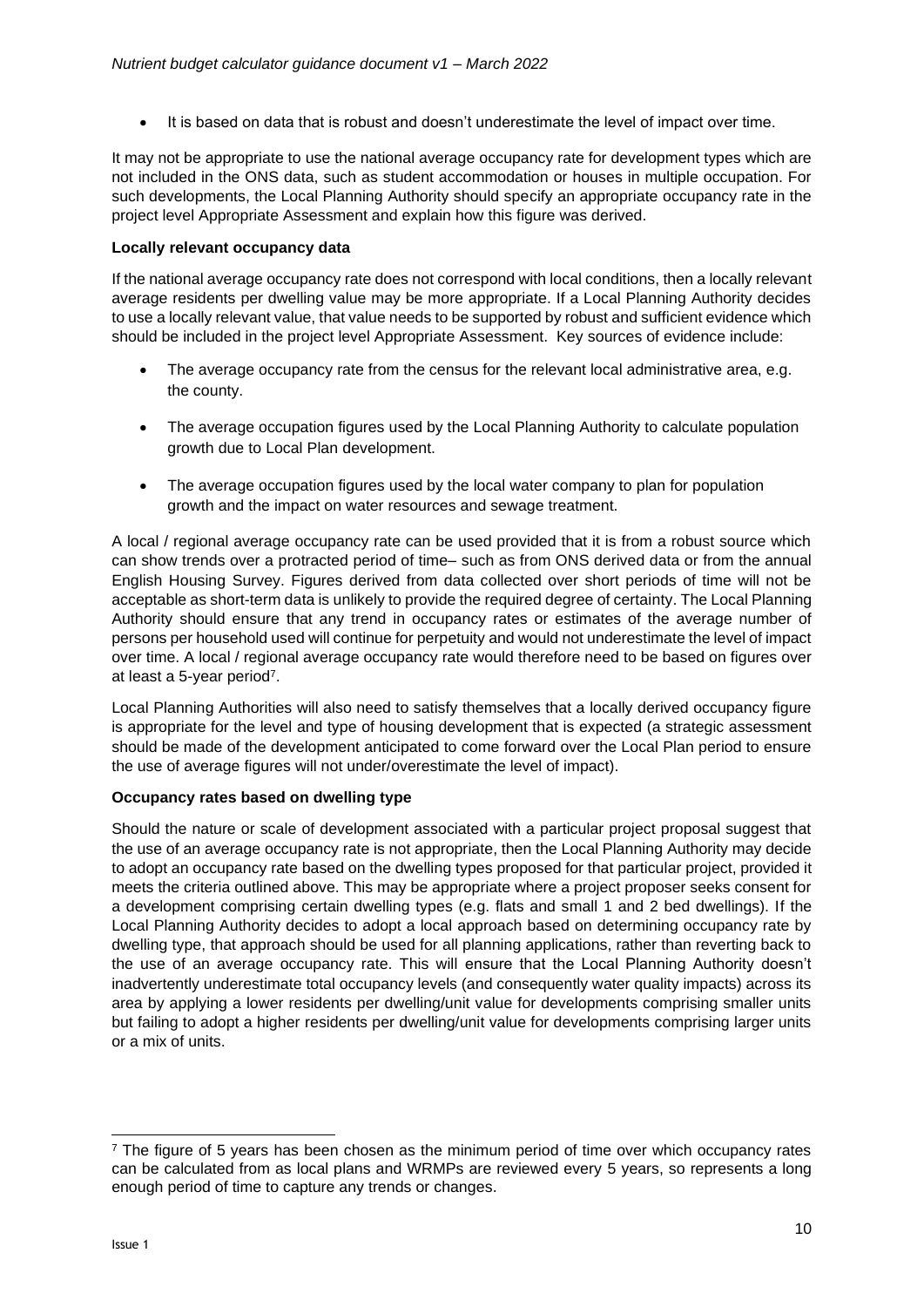#### **Consistency in applying occupancy rates**

The same occupancy rate should be used where there are several different impacts on Habitat sites which require strategic mitigation. The strategic approaches developed with local planning authorities to deal with in combination impacts on international sites elsewhere typically calculate mitigation requirements and contribution requirements based on current national average occupancy rates. Local Planning Authorities may decide to use a locally derived average occupancy rate instead, but this local occupancy rate must be used consistently across each type of impact and each Habitats site affected. Local Planning Authorities should not use different occupancy rates in their HRAs for the same dwelling types / size of units. Whilst the impacts will be different, occupancy rates will have been used to estimate the scale of impact and subsequently the scale of mitigation required on the protected sites. The types of impact will typically last in perpetuity. Care is therefore needed to ensure the adoption of an alternative occupancy rate based on an assessment of net population additions to a locality for nutrient budgeting does not undermine other existing strategic approaches, particularly where there are overlapping impacts within the locality.

#### *Note: When 2021 Census data is available, the 2.4 value will be updated.*

*Note: if an ST or PTP is being used then a comprehensive maintenance regime is required as part of the application process. Please consult your Local Planning Authority for further advice on how to specify this maintenance regime and demonstrate that it is appropriately secured. If the ST or PTP which is being used has phosphate stripping capabilities, chemical dosing may be required. If chemical dosing is required, a robust management plan that details how chemicals are stored, the dilution rates, dosing frequencies, that any chemicals used will not have an environmental impact etc. must also accompany the planning application. PTPs with chemical dosing may not be appropriate in all cases.* 

# Stage 2 - calculate the annual nutrient load from existing (pre-development) land use on the development site

In this section some environmental information about the development will need to be entered as well as the type and area of landcover that is being developed. The environmental information required is [described above.](#page-7-0)

Only the types and areas of land that are being altered by the development should be entered. For example, if two hectares of agricultural land within a ten-hectare development site are being retained in the same agricultural use, this area should not be included in the calculations.

In the 'Existing land use type(s)' column of the main table in Stage 2 of the calculator, each cell has drop-down list of land use types. This list contains seven agricultural land cover types to choose from and eight different non-agricultural land cover types that may be present on a pre-development site. Please find out what land use types are within the development before completing this tool. If there is a land use within the development area that is not in the list, please select the most similar land use type. Table 1 provides a description of the different land use types available within the calculator tool.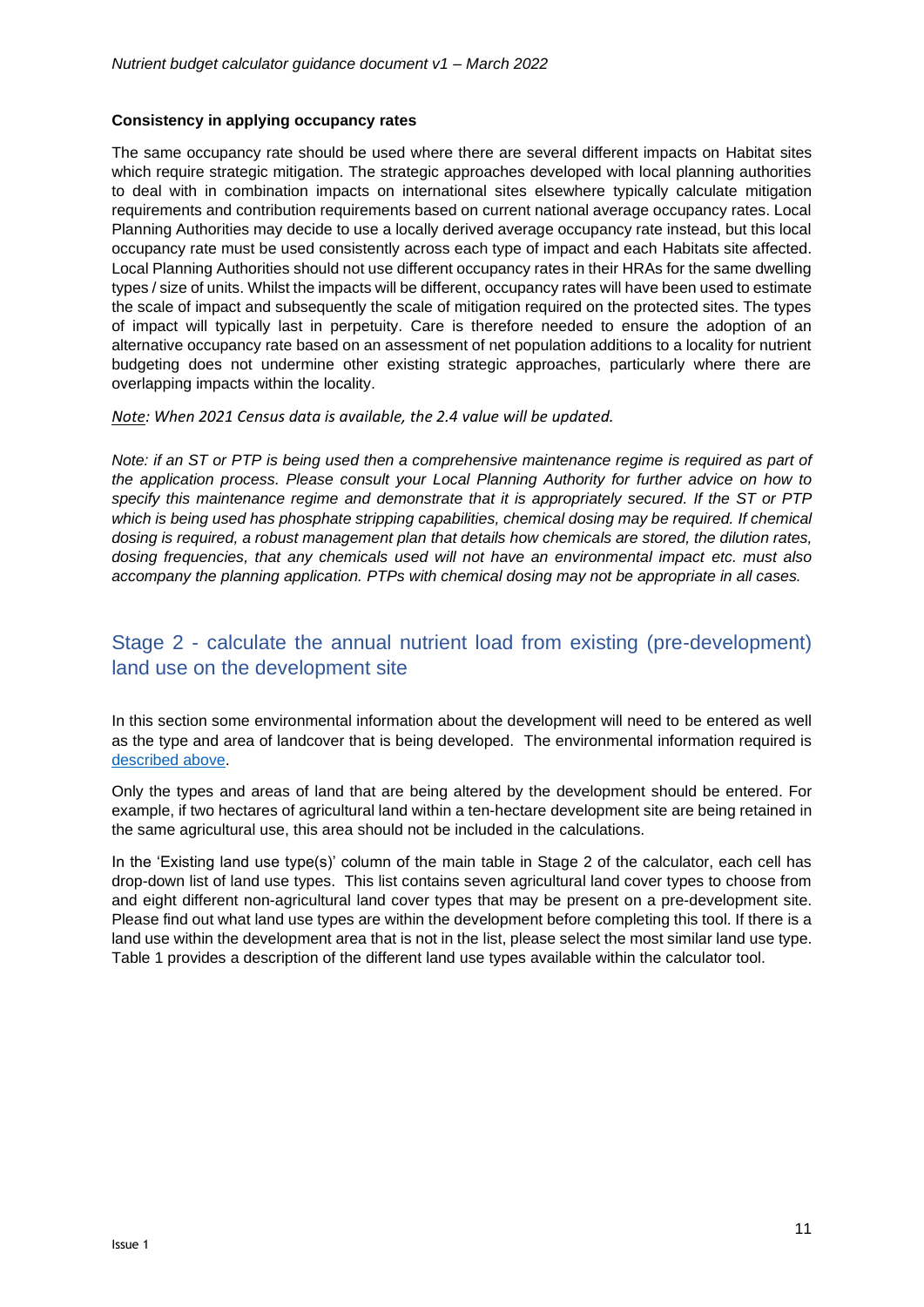| Land use types used<br>in the calculator tool | <b>Description</b>                                                                                                                                                                                                                                                                                                                                                        |  |
|-----------------------------------------------|---------------------------------------------------------------------------------------------------------------------------------------------------------------------------------------------------------------------------------------------------------------------------------------------------------------------------------------------------------------------------|--|
| Cereals                                       | Agricultural areas on which cereals, combinable crops and set aside are<br>farmed.                                                                                                                                                                                                                                                                                        |  |
| General                                       | Agricultural areas on which arable crops (including field scale vegetables)<br>are farmed.                                                                                                                                                                                                                                                                                |  |
| Horticulture                                  | Agricultural areas on which fruit (including vineyards), hardy nursery stock,<br>glasshouse flowers and vegetables, market garden scale vegetables,<br>outdoor bulbs and flowers, and mushrooms are farmed.                                                                                                                                                               |  |
| Pig                                           | Agricultural areas on which pigs farmed.                                                                                                                                                                                                                                                                                                                                  |  |
| Poultry                                       | Agricultural areas on which poultry are farmed.                                                                                                                                                                                                                                                                                                                           |  |
| Dairy                                         | Agricultural areas on which dairy cows are farmed.                                                                                                                                                                                                                                                                                                                        |  |
| <b>LFA</b>                                    | Agricultural areas on which cattle, sheep and other grazing livestock are<br>farmed in locations where agricultural production is difficult. An area is<br>classified as a Less Favoured Area (LFA) holding if 50 per cent or more of<br>its total area is classed as LFA.                                                                                                |  |
| Lowland                                       | Agricultural areas on which cattle, sheep and other grazing livestock are<br>farmed. A holding is classified as lowland if less than 50 per cent of its total<br>area is classed as a lowland grazing area.                                                                                                                                                               |  |
| Mixed                                         | Agricultural areas in which none of the above categories are farmed or<br>where it is too difficult to select a single category to describe the farm type.                                                                                                                                                                                                                |  |
| Greenspace                                    | Natural and semi-natural outdoor spaces provided for recreational use<br>where fertilisers will not be applied and dog waste is managed, e.g. semi-<br>natural parks. This does not include green infrastructure within the built<br>urban environment, such as sports fields, gardens, or grass verges, as<br>these are included in the residential urban land category. |  |
| Woodland                                      | Natural and semi-natural outdoor wooded areas.                                                                                                                                                                                                                                                                                                                            |  |
| Shrub                                         | Natural and semi-natural outdoor shrubland area.                                                                                                                                                                                                                                                                                                                          |  |
| Water                                         | Areas of surface water, including rivers, ponds and lakes.                                                                                                                                                                                                                                                                                                                |  |
| Residential urban land                        | Areas of houses and associated infrastructure. This is inclusive of roads,<br>driveways, grass verges and gardens.                                                                                                                                                                                                                                                        |  |
| Commercial/industrial<br>urban land           | Areas that are used for industry. These are businesses that typically<br>manufacture, process or otherwise generate products. Included in the<br>definition of industrial land are factories and storage facilities as well as<br>mining and shipping operations.                                                                                                         |  |
| Open urban land                               | Area of land in urban areas used for various purposes, e.g. leisure and<br>recreation - may include open land, e.g. sports fields, playgrounds, public<br>squares or built facilities such as sports centres.                                                                                                                                                             |  |
| Community<br>food<br>growing                  | Areas that are used for local food production, such as allotments.                                                                                                                                                                                                                                                                                                        |  |

*Table 1: Table of land use types included within the tool and their descriptions.*

# Stage 3: calculate the annual nutrient load from new (post-development) land use on the development site

In this section the user will need to select the type and area of the landcover present on the development site after the development has been completed.

In the 'New land use type(s)' column of the main table in Stage 3 of the calculator, each cell has a dropdown list of land use types containing eight non-agricultural land use types that may be present on the post-development site. Please find out what land use types are within the development before completing this part of the tool. If there is a land use within the development area that is not in the list (see Table 1 for land use type descriptions), please select the most similar land use type.